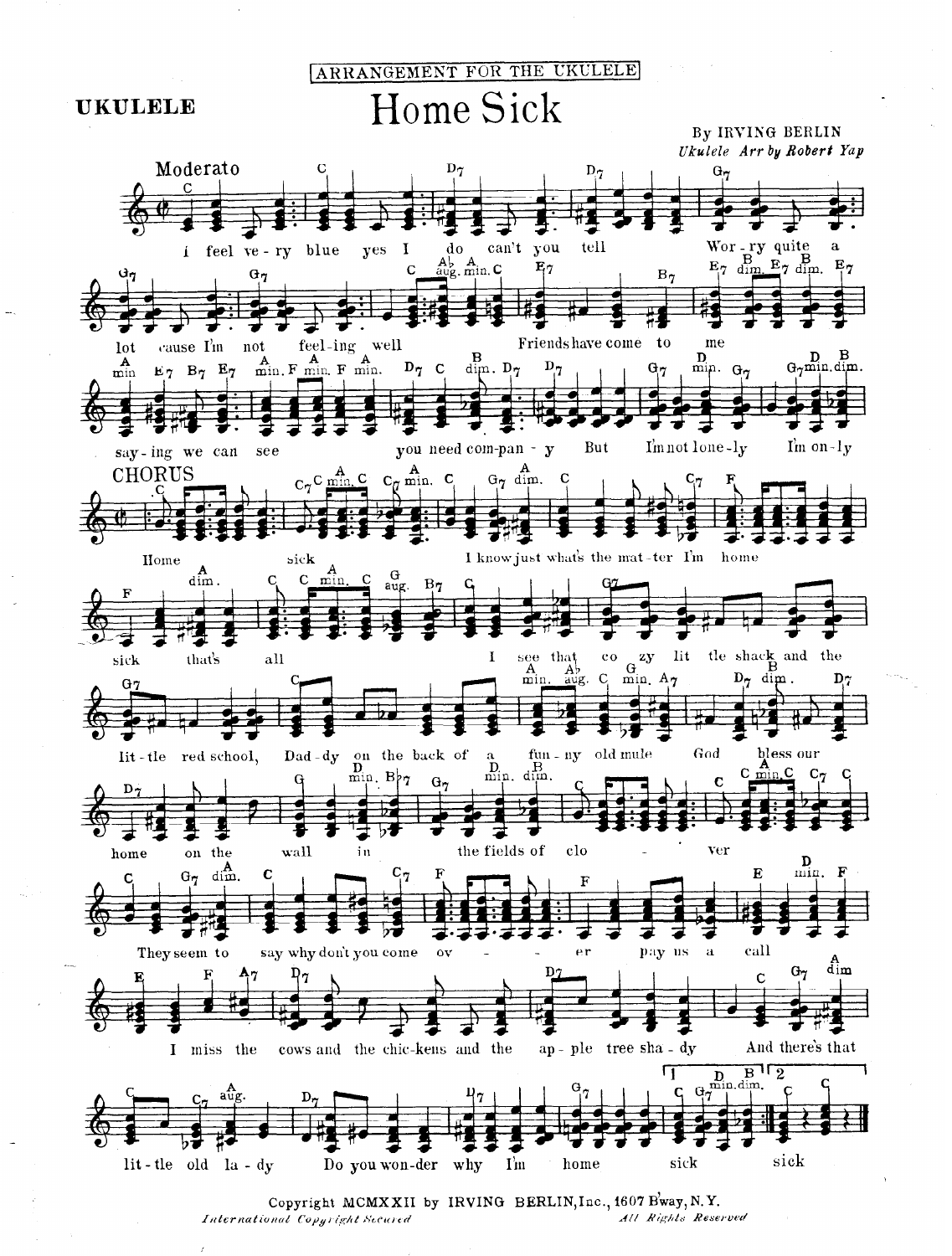Homesick  $3$ 

,

By IRVING BERLIN









 $\Delta r$ r. by Mornay D. Helm Copyright McCopyright McCopyright MCMXII by Inc., 160 $\tilde{\mathcal{L}}$ Copyright MCMXXII by IRVING BERLIN Inc., 1607, B way, N.Y.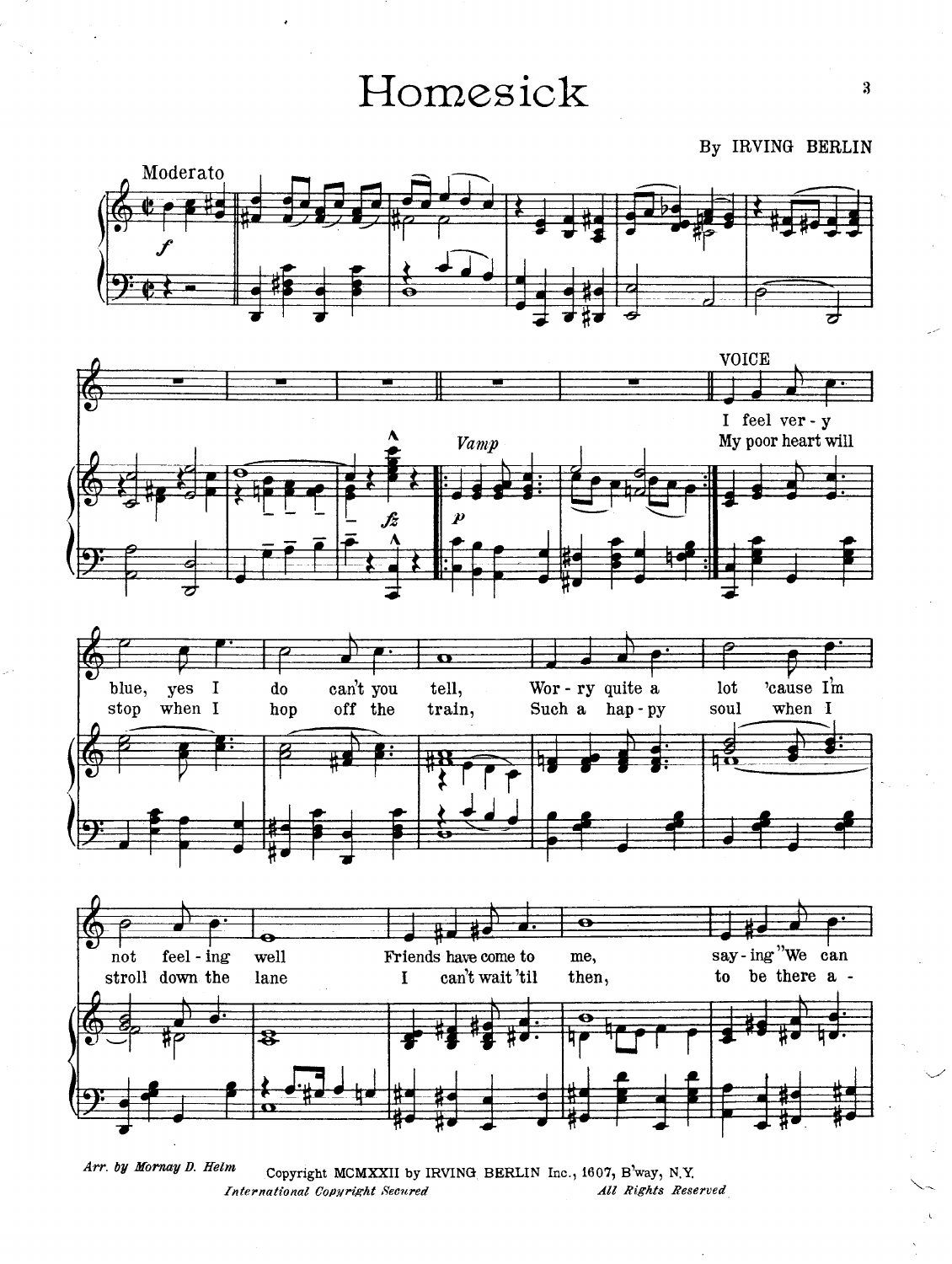

Homesick-3